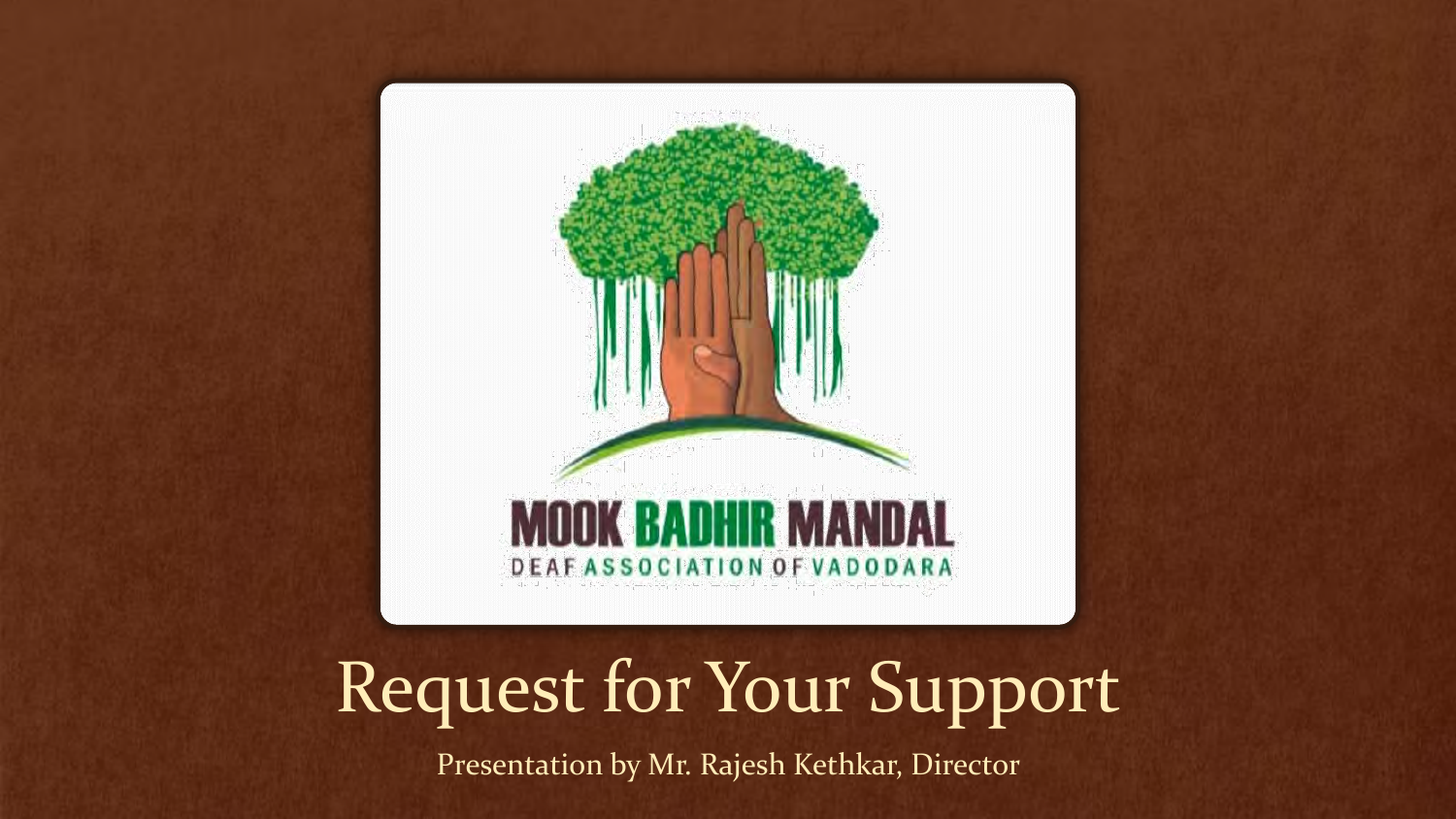### Founder of Mook Badhir Mandal

- Late Amritlal Parikh, Founder
- He was deaf who understood, through his eyes and experiences, the hardships that deaf people are enduring in India
- He founded MBM in 1972 to promote positive change in the lives of the deaf people



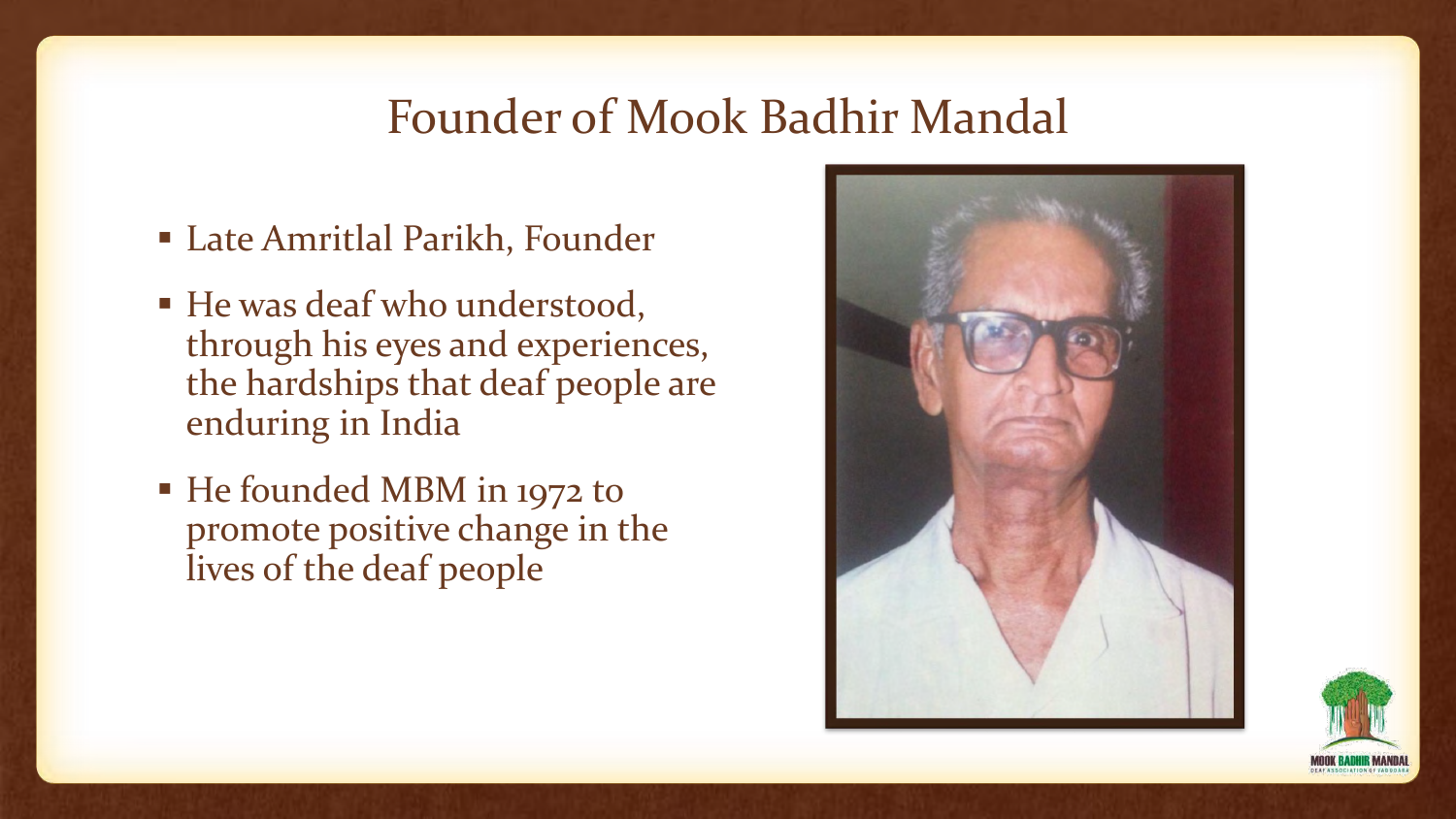## Main Goals of Mook Badhir Mandal

- Empowering the deaf communities in various fields:
	- **Employment**
	- **Deaf Education**
	- **Sports**
	- **Cultural Activities**
- Promoting Public Awareness about the deaf
	- **Documentary Films**
	- Use of Indian Sign Language in Communication
- The Organisation is fully managed by the team of experienced deaf leaders with full contribution for the deaf people



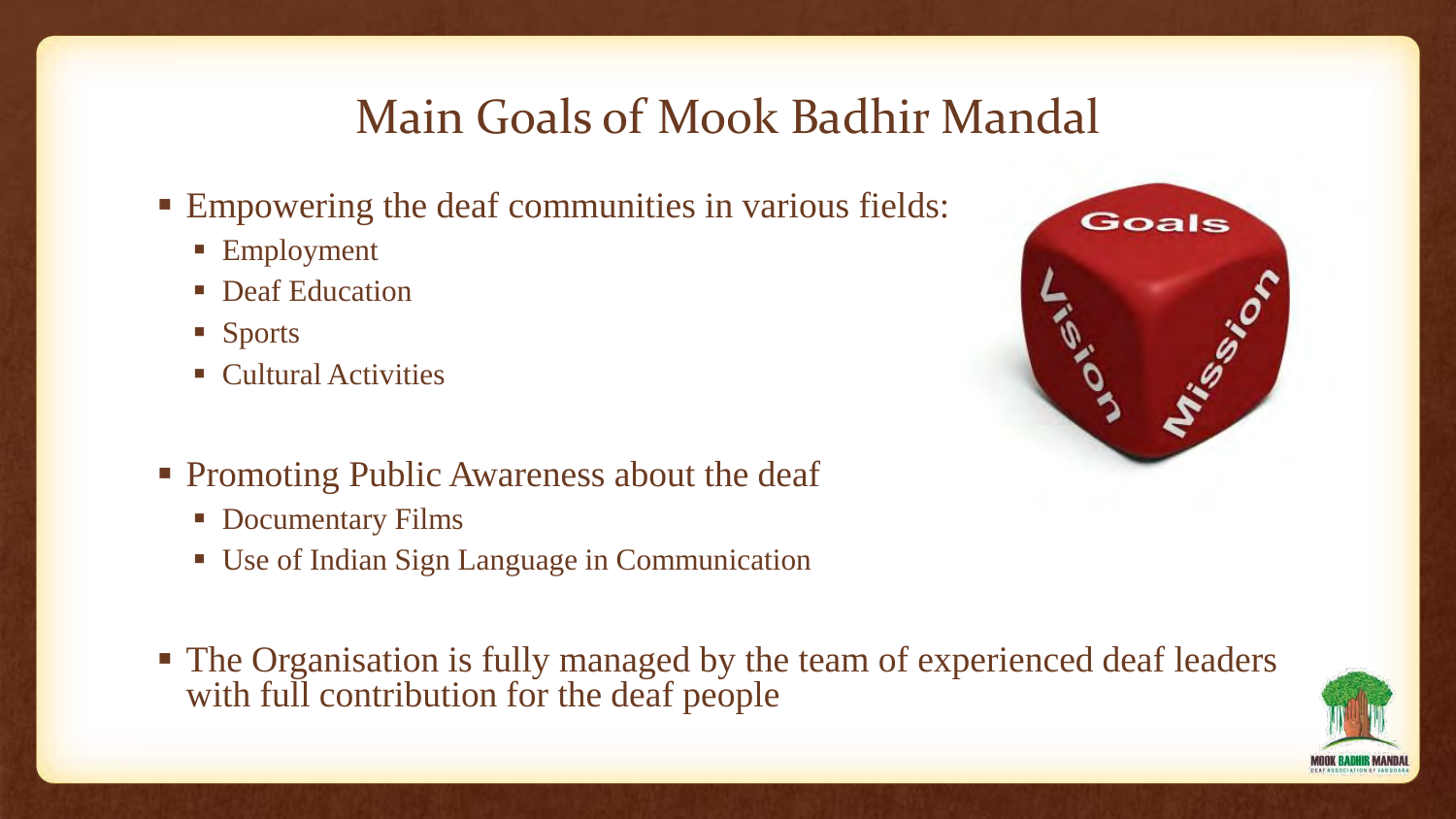### Team Members of Mook Badhir Mandal

#### **Trustees**

- Navinbhai Shah, Chairman
- **Pratapsinh Rathod, Resident**
- 
- **Sandeep Cahaubal, Sancer Secretary**
- Rajesh Ketkar, Saleman Secretary
- **Deepak Shah, Treasurer Instrument Shah**,
- **Anand Ketkar, Anand Ketkar, Anand Ketkar, Anand Ketkar, Anand Anand Joint Treasurer**
- Virbhadrasinh Rahtod, Sports Secretary
- **Narharibhai Shah, Advisor**
- Gopaliben Joshi, Advisor
- **Nilesh Parikh, Advisor Advisor**
- Deepikaben Gajjar, Advisor

**Digant Dani, State Communist President** 

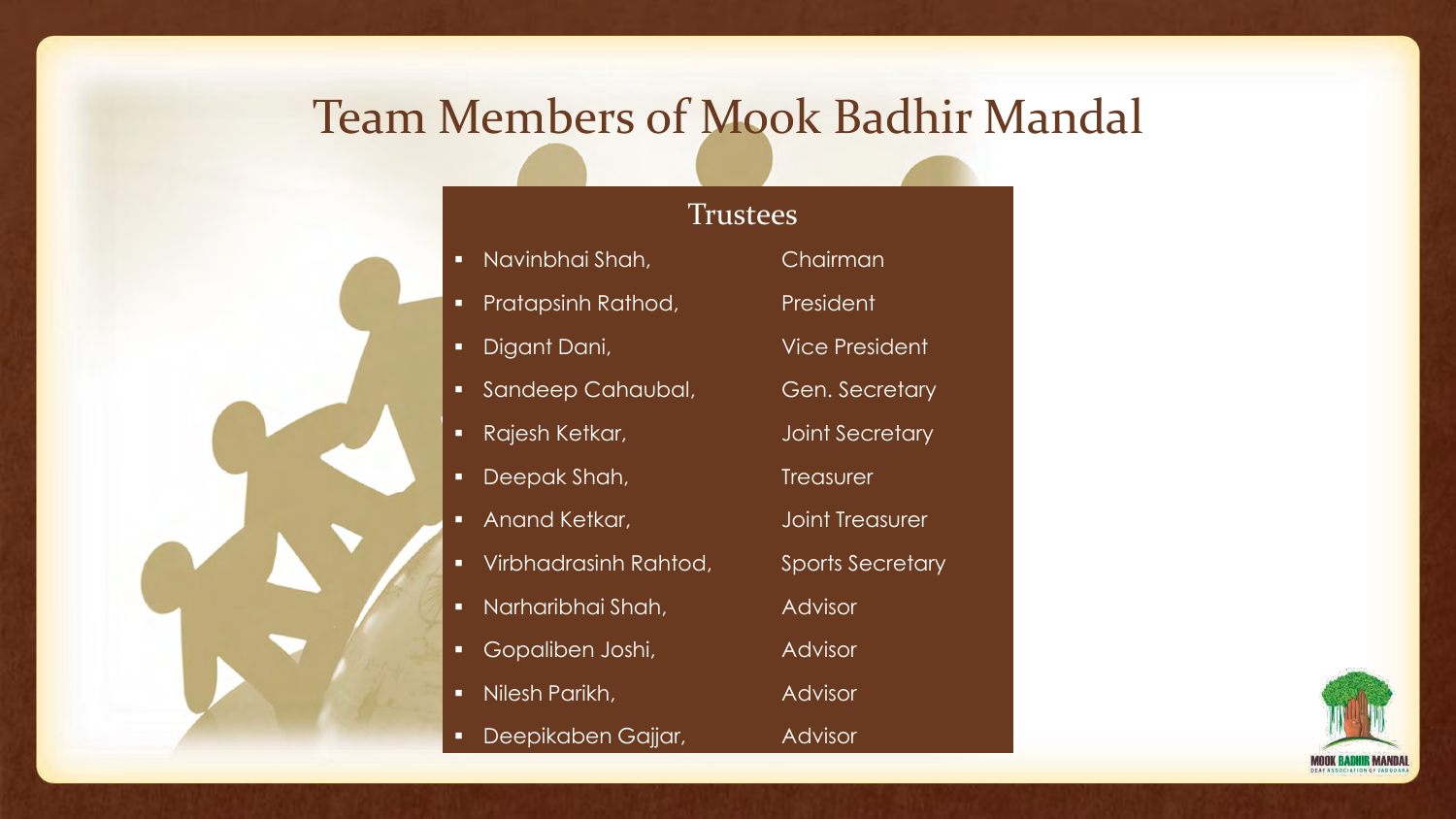## Team Members of Mook Badhir Mandal

#### Women Committee Members

- **Jayoti Patel, Resident**
- **Sadhna Chhatrapati, Vice President**
- 
- 
- **Usha Manohar, Treasurer**
- Veena Parikh, Joint Treasurer
- **Rupa Parekh, Advisor**
- **Kavita Shah, Advisor**

- 
- Kosha Shah, Gen. Secretary
- **•** Vibhuti Ketkar, Joint Secretary
	- -
	- -

#### **Ex. Committees :-**

- **Bhavna Hatdiya**
- **Elizabeth D'souza**
- **Rekah Rathod**
- **•** Dhairyavi Desai
- Anita Shah
- Priya Panchal
- **Sapna Ketkar**

#### **Interpreters :-**

- **Arpita Desai**
- **Trushna Shah**
- **•** Preeta Phadke
- **Bhumi Shah**

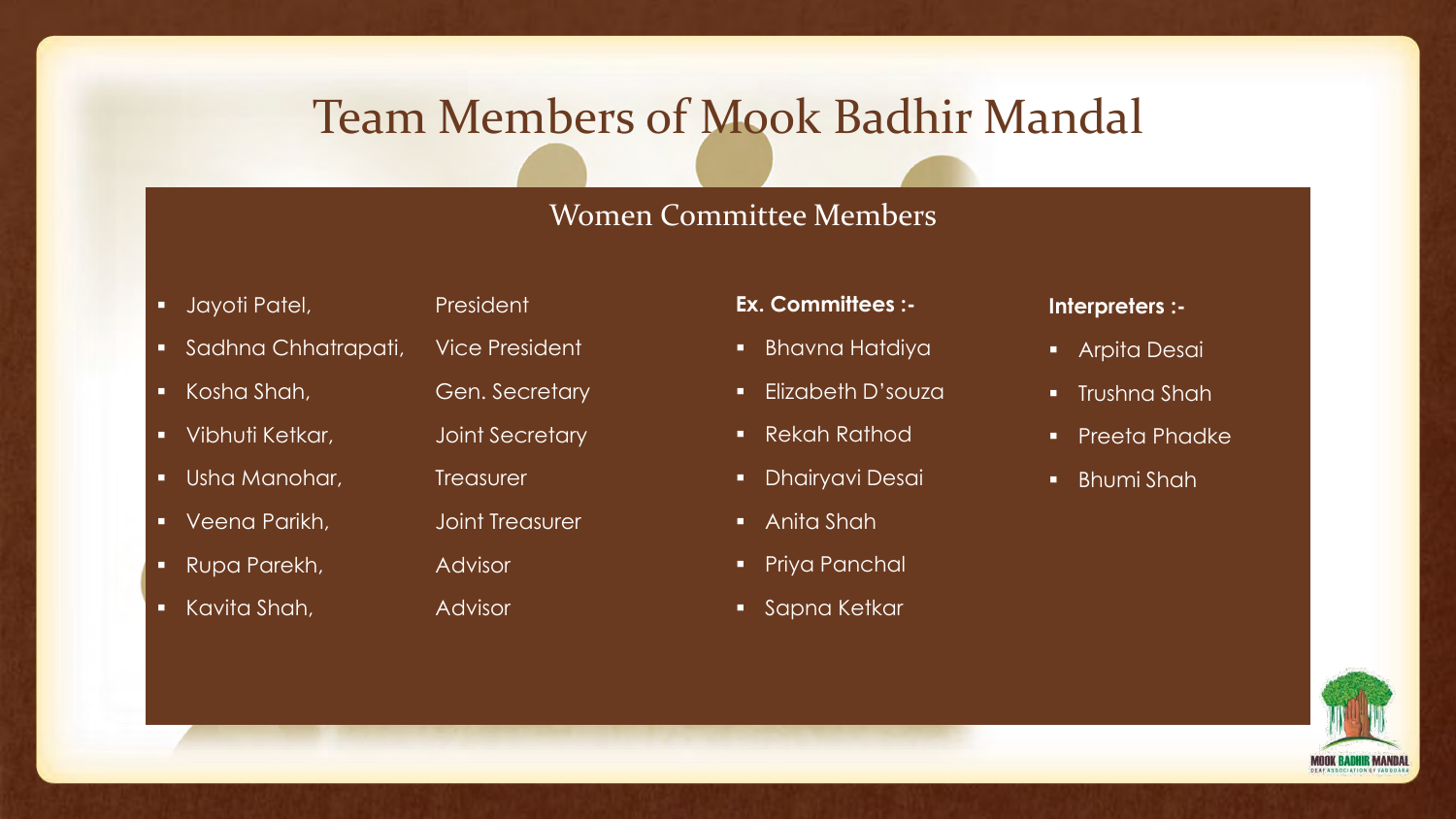### Team Members of Mook Badhir Mandal

### Indian Sign Language Films (ISLFILMS)

- **Rajesh Ketkar, Redige Director**
- **Imran Shaikh, Art.Director**
- Virbhadrasinh Rathod, Cinematographer & Editor
- **Ankur Panchal, Cinematographer & Editor**

#### Youth Committee Members

- **Ruchit Shitole, Gen. Secretary**
- **Aditya Bhalerao, Joint Secretary**
- Rakesh Rathwa, Treasurer
- Ravi Parekh, Asst.Treasurer
- **Pratik Shah, Asst.Sport Secretary**
- **Fenil Parekh, Designer**
- **Prathiv Senjaliya, Ex.member**
- Ashish Shah, Ex.member

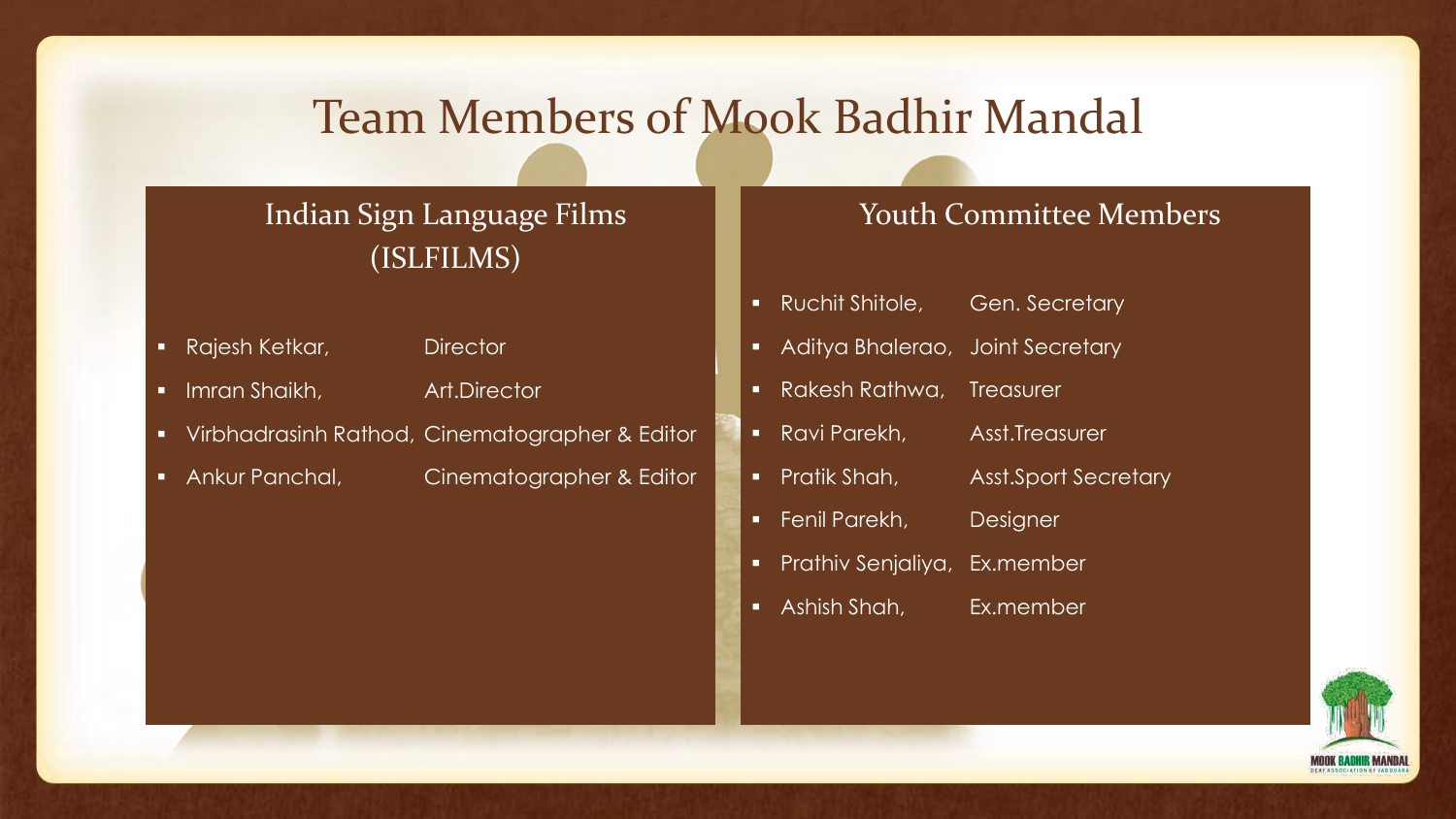### India Census 2011



IOOK BADHIR MAN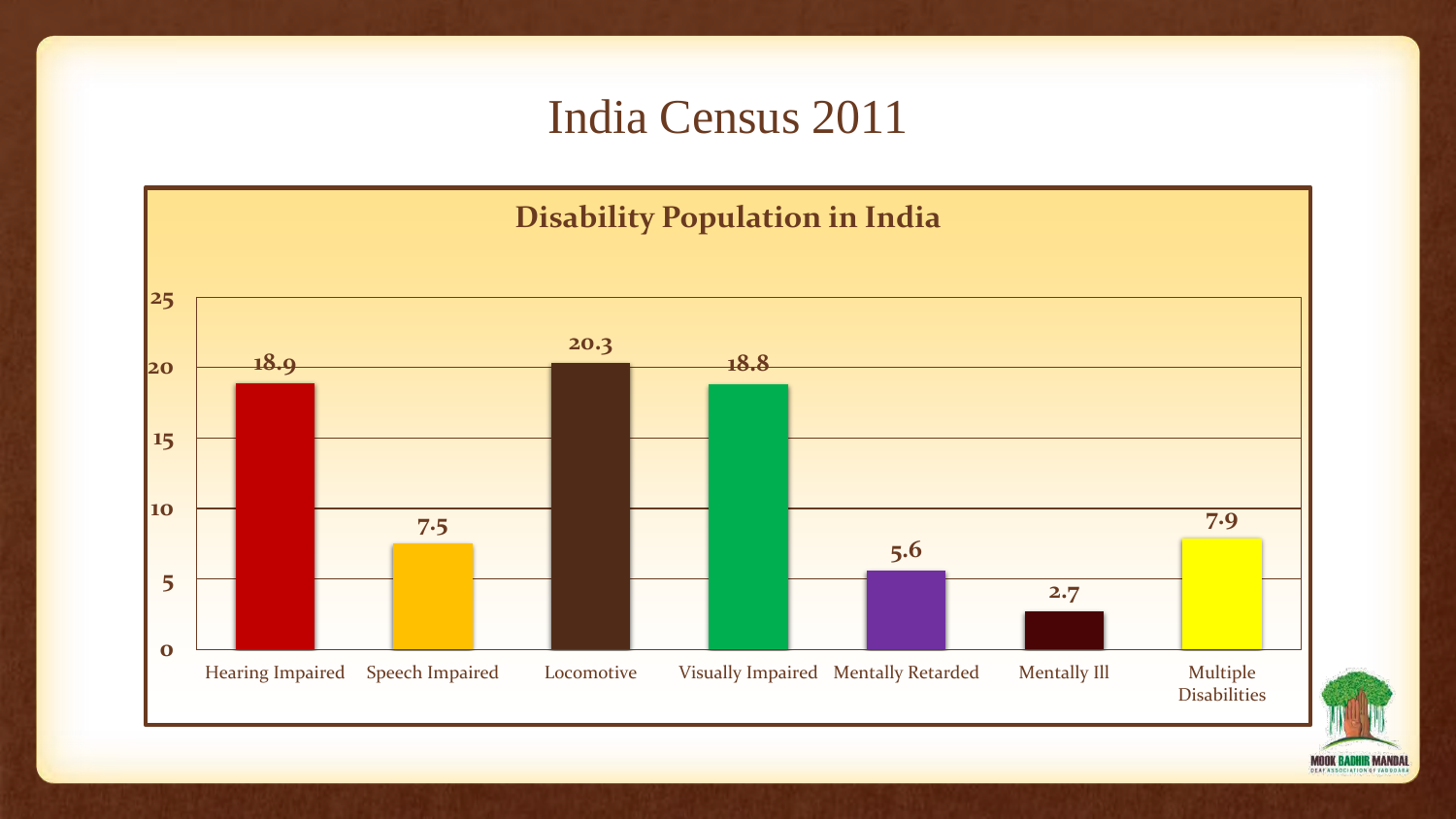### What is the Number of Deaf / Hard of Hearing People in India?



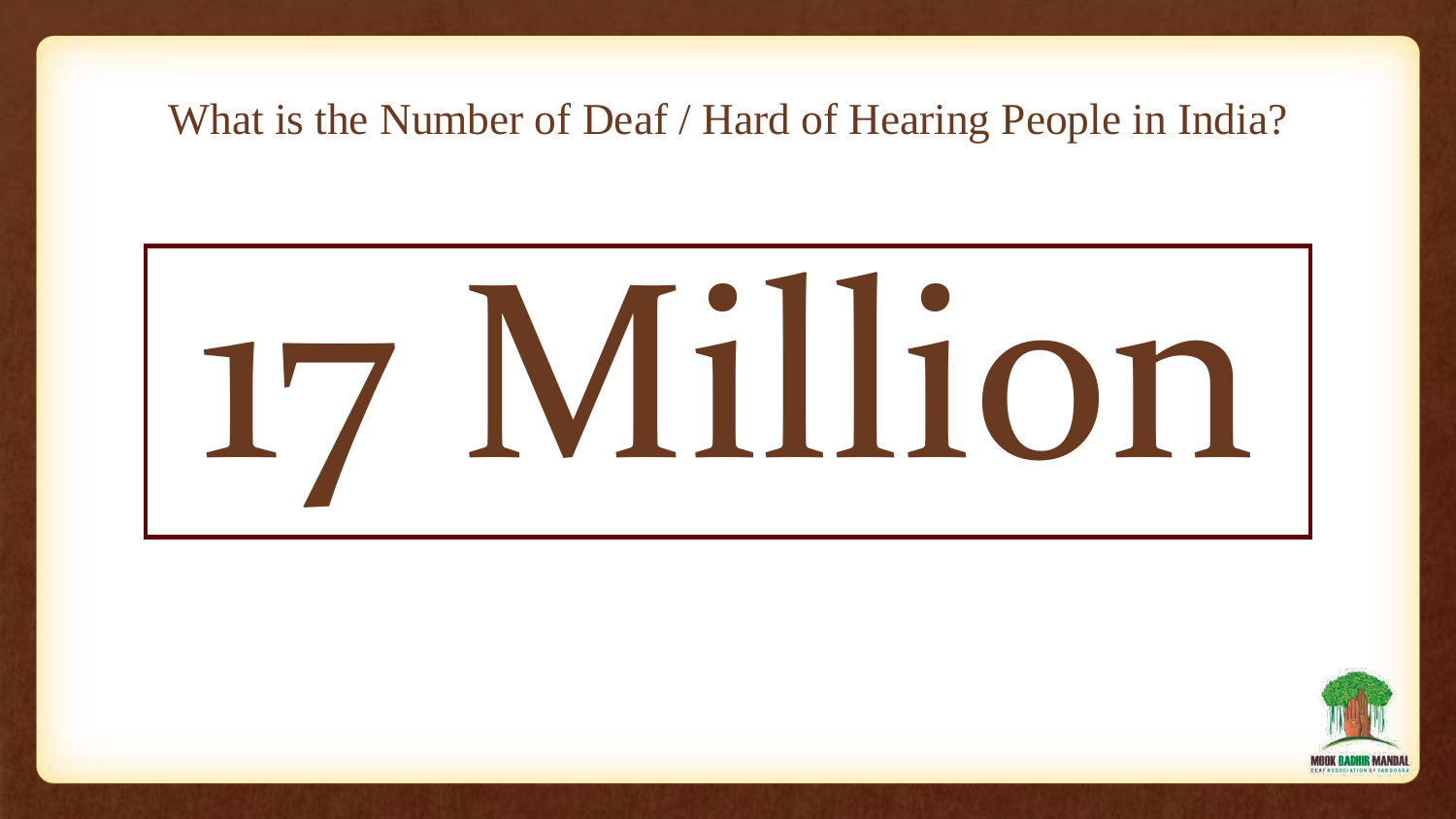## Public Identification of Persons with Disabilities

#### Other Persons With Disabilities (except Deafness)

• Different kinds of disabilities such as Locomotive, Blind, Mental Retarded, Mental Illness, etc. are identifiable and special attention are taken to ensure them as equal members of the society.

#### Deaf People

• Unfortunately, due to communication gap, deafness are not recognized by the society since it is an invisible handicap. Hence, deaf people are not given the equal benefits in employments, educations, etc. like other types of disabilities.

#### Solution offered by MBM

• Promote awareness about deaf through website, media, etc.

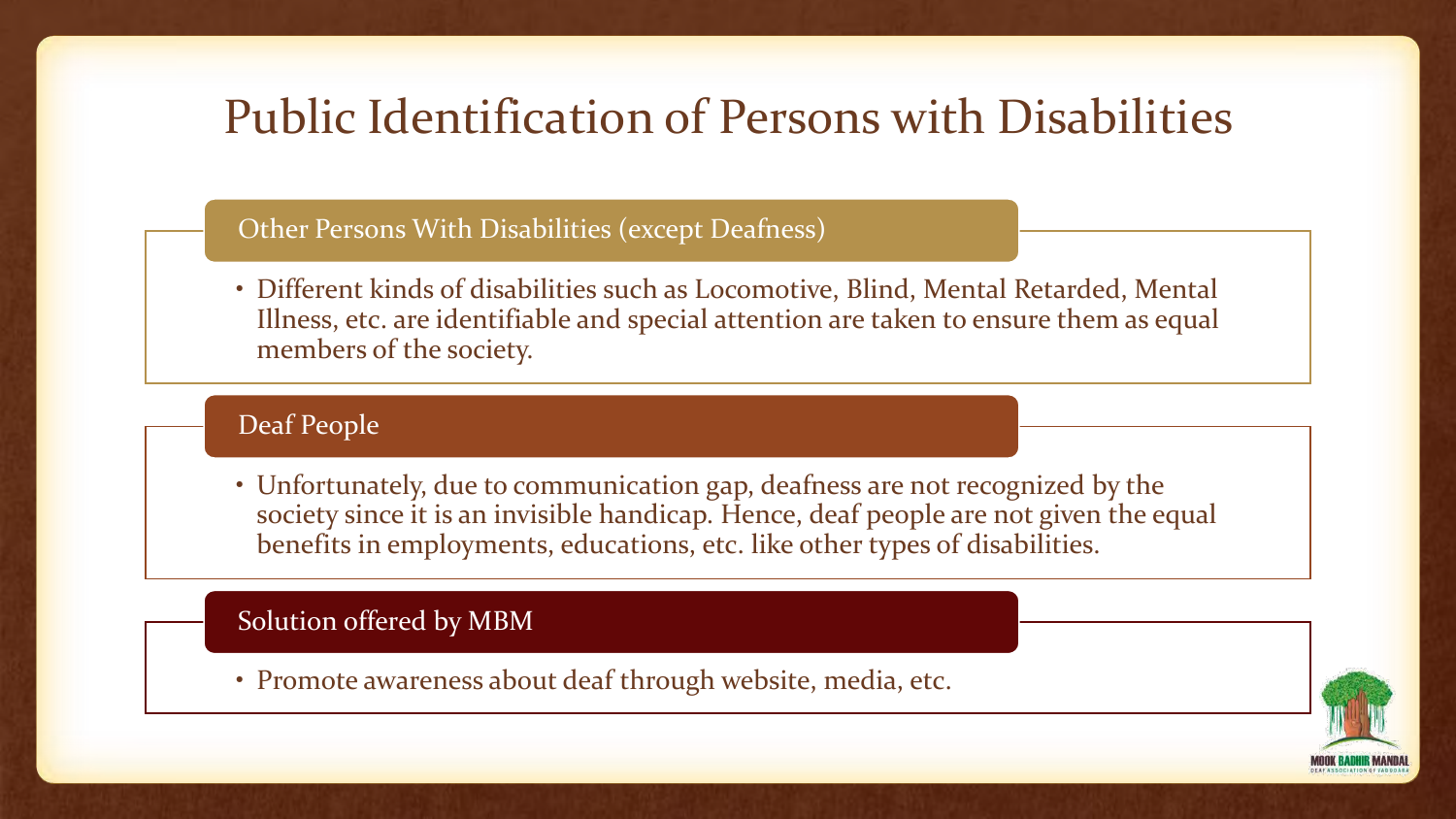### Parents' Guidance of their Children in Education/Development

#### Hearing Child and Child with Disabilities (other than Deaf)

• With ease of communication, hearing parents are able to encourage their children to push themselves in studies, sports, career decisions, etc. leading to an independent life.

#### Deaf Child

• Due to difficulties in communication and lack of awareness, hearing parents are not able to encourage their deaf children. As a result, they are the most neglected children in the family and they find themselves difficult to have an independent life.

#### Solution offered by MBM

• Set up the guidelines on Child Development on the website. Also, online videos of Indian Sign Language will be displayed to encourage hearing parents to learn tools of communication for their deaf children.

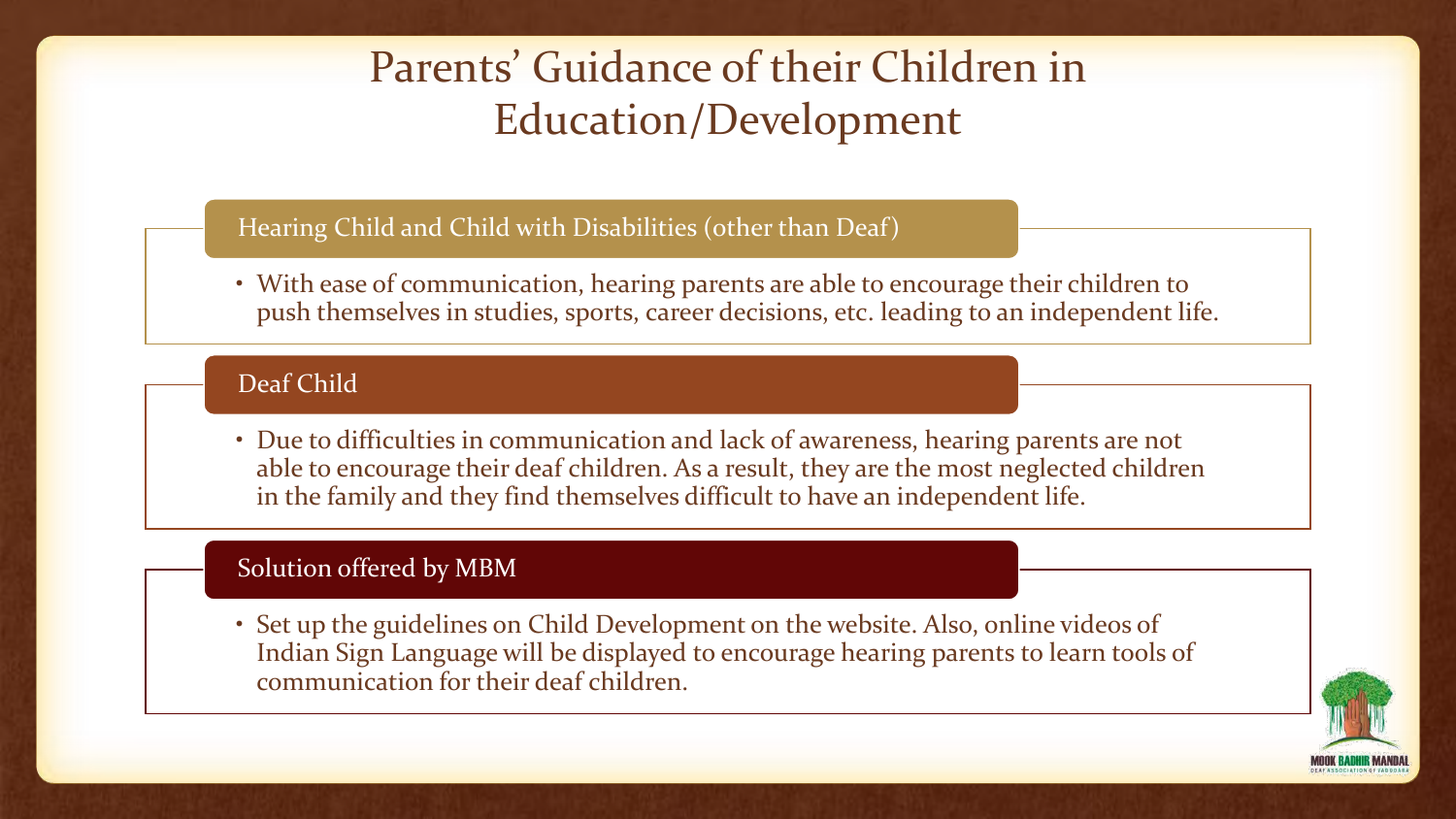## General Knowledge Building

#### Hearing Children

• With the help of sound, hearing children are able to watch and understand the News, Science Facts, Health Care etc. via TV and Radios which helps in building their General Knowledge.

#### Deaf People

• However, deaf people are unable to take advantage of such facilities and hence they fall behind in the pursue of General Knowledge.

#### Solution offered by MBM

• Display video of different News Updates, General Knowledge, etc. on the website.

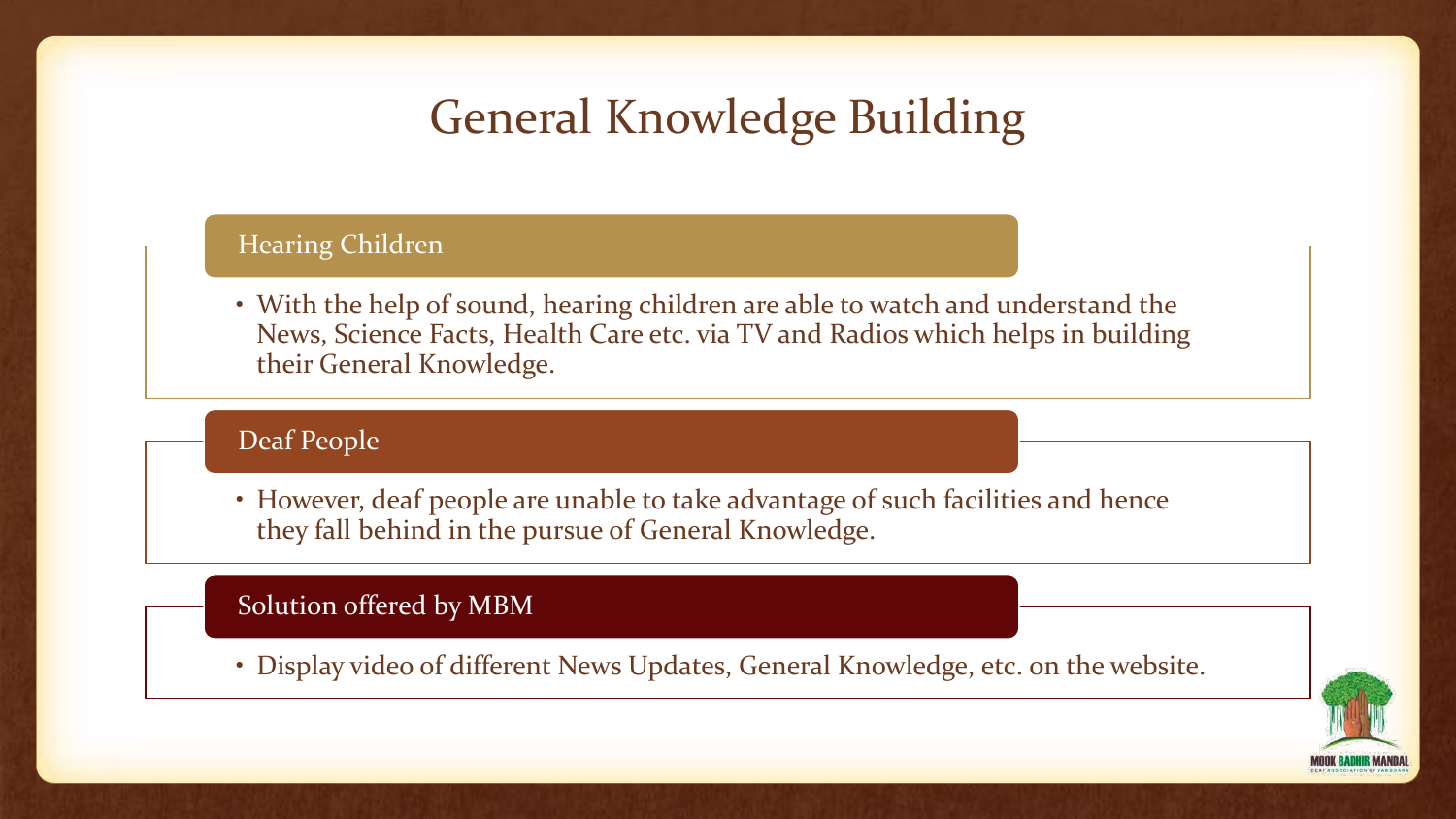**Things that Are Very Valuable To the Lives of The Deaf People**

The next slide will show the comparisons of the high value and vital aspects of everyday life between the Deaf and Hearing people.

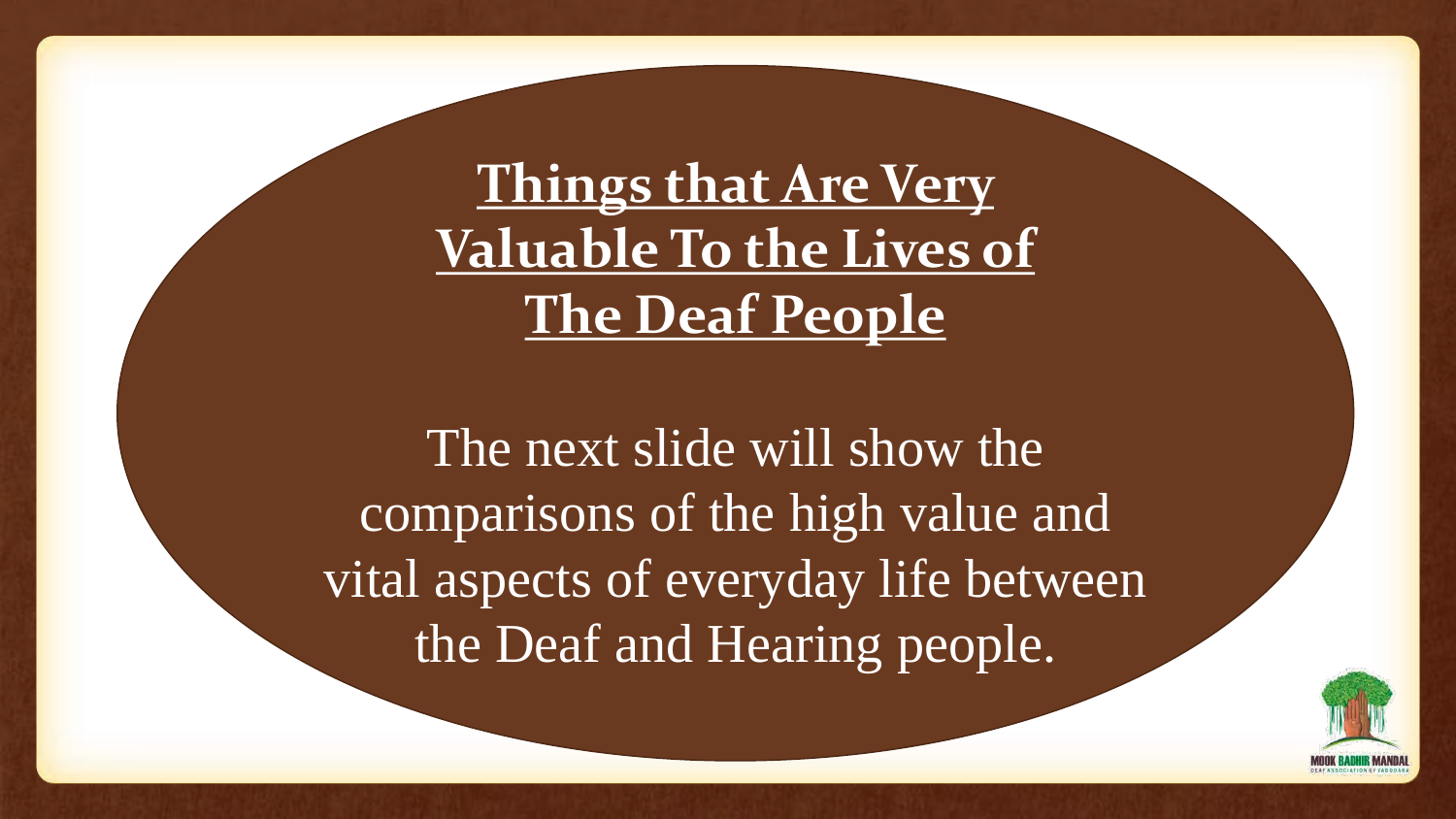## The High Value and Vital Aspects of Everyday Life

|                                                                     | <b>Hearing People</b>        | <b>Deaf People</b>            |
|---------------------------------------------------------------------|------------------------------|-------------------------------|
| <b>Mother Language</b>                                              | Spoken Language              | Indian Sign Language (ISL)    |
| <b>Important Part of Body for</b><br><b>Receiving Communication</b> | Ears (Rely on Sound)         | Eyes (rely on Vision)         |
| <b>Important Part of Body for</b><br><b>Sending Communication</b>   | Vocal Chord, Mouth           | Hands, Arms, Facial Gestures  |
| <b>Commonly Used Tools for</b><br><b>Communication</b>              | <b>Telephone</b>             | Text Chat / Video Chat        |
| <b>Alerting Systems</b>                                             | Sound Alert / Bells / Sirens | Vibration / Light Flash Alert |
| <b>Sending Messages</b>                                             | <b>Voice Mail</b>            | <b>Video Mail</b>             |
| <b>Personal Assistance to Bridge</b><br>Communication               | <b>None</b>                  | Interpreters                  |
| <b>Understanding Dialogues in</b><br><b>TV/Movies/News</b>          | Sound                        | Captioning                    |

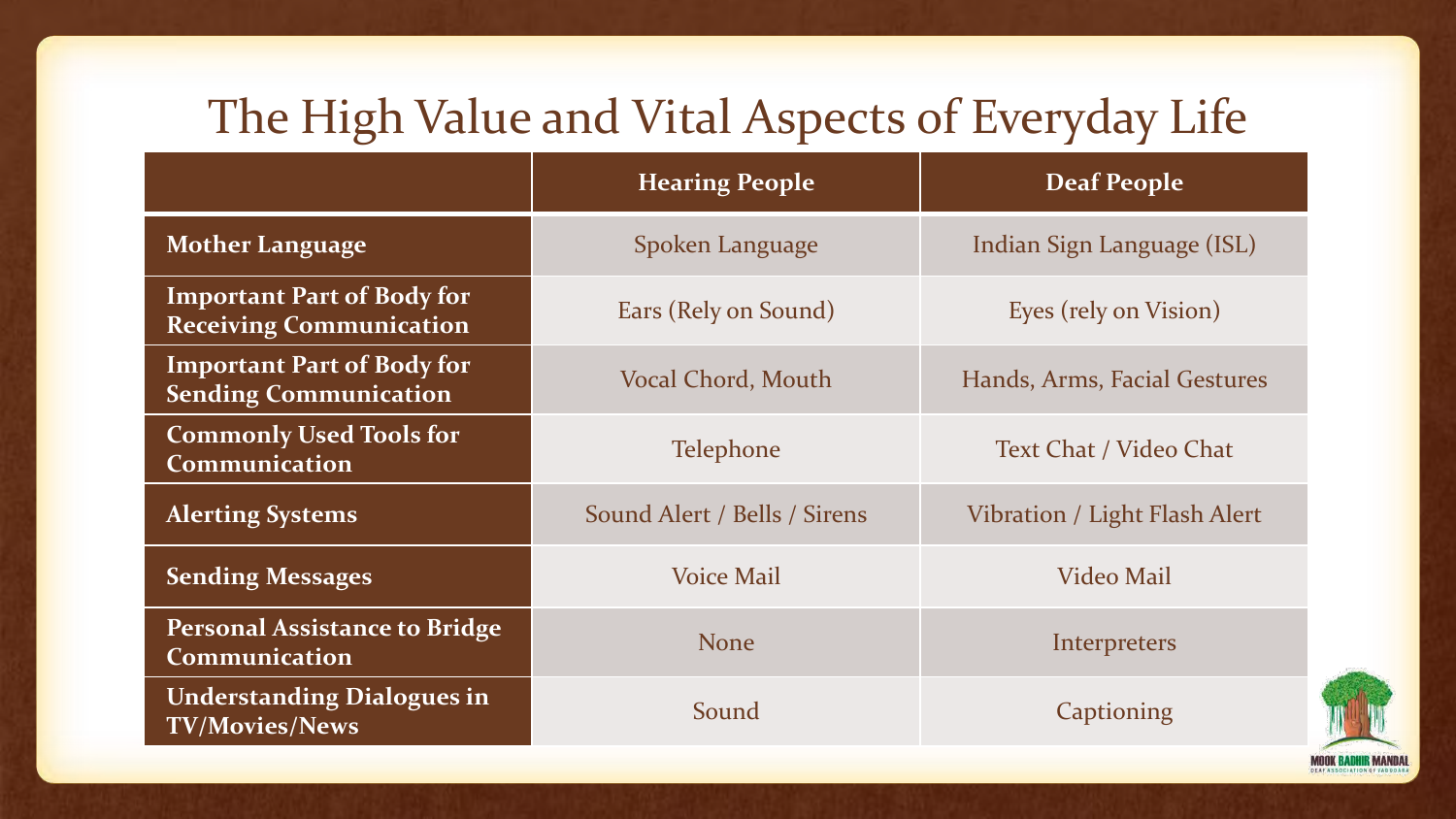With the urge to uplift the deaf community, MBM launched the video broadcasting programs of special events on its website www.indiandeaf.org

However, due to insufficient funding, the smooth development of the website is halted.

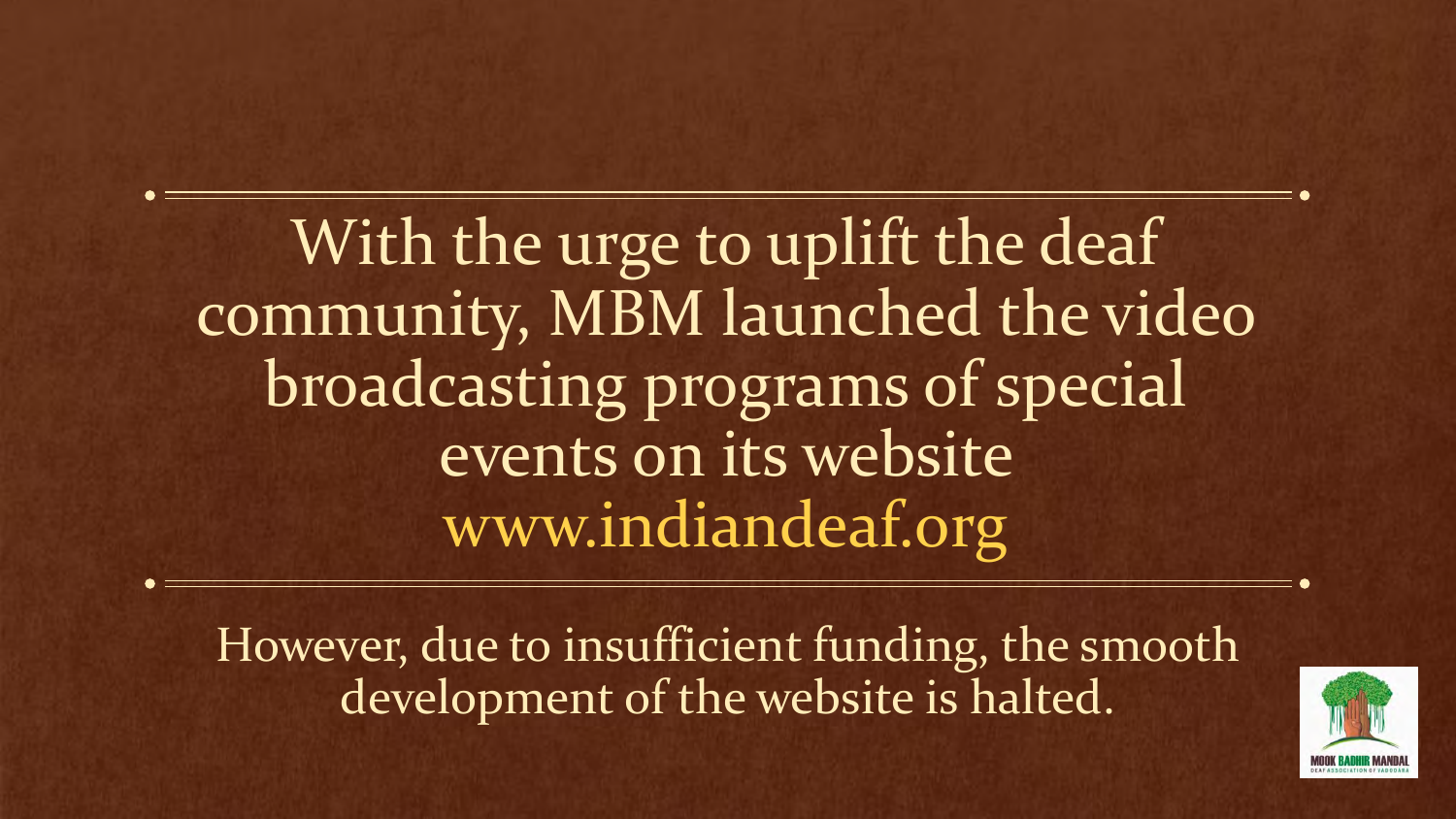## Helping Deaf People via Technology

- In a new trend, computers, tablets, mobile can help in connecting Deaf people to people.
- So we at MBM intend to work on the new website so that deaf people get knowledge, entertainment, incidents and researches through latest technology that is accessible through sign language which is the primary language that they are naturally born with, so as to make their life easier and independent.

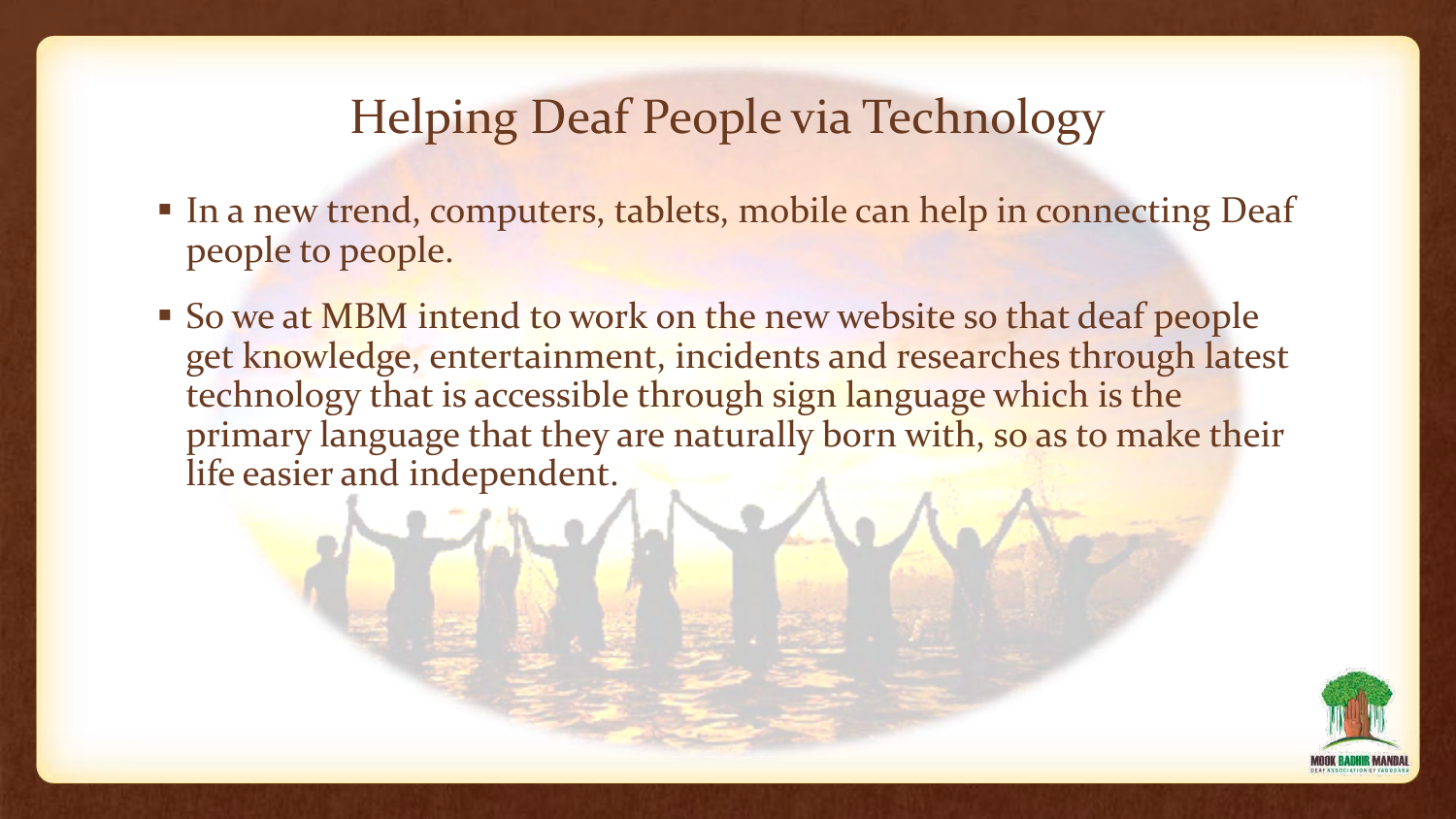### Website for the Deaf, by the Deaf Team

- In our mission to help and uplift the deaf communities, all the works of this website are to be developed and maintained by the deaf team who are experts in their field of work.
- This will be a strong concrete proof that deaf people do have skills and can do anything except hear.
- We have agreed to work with **inspiralive** the web-development firm founded by Aqil Chinoy, who is deaf living in India, and has given opportunities to a team of deaf professionals for this web project.

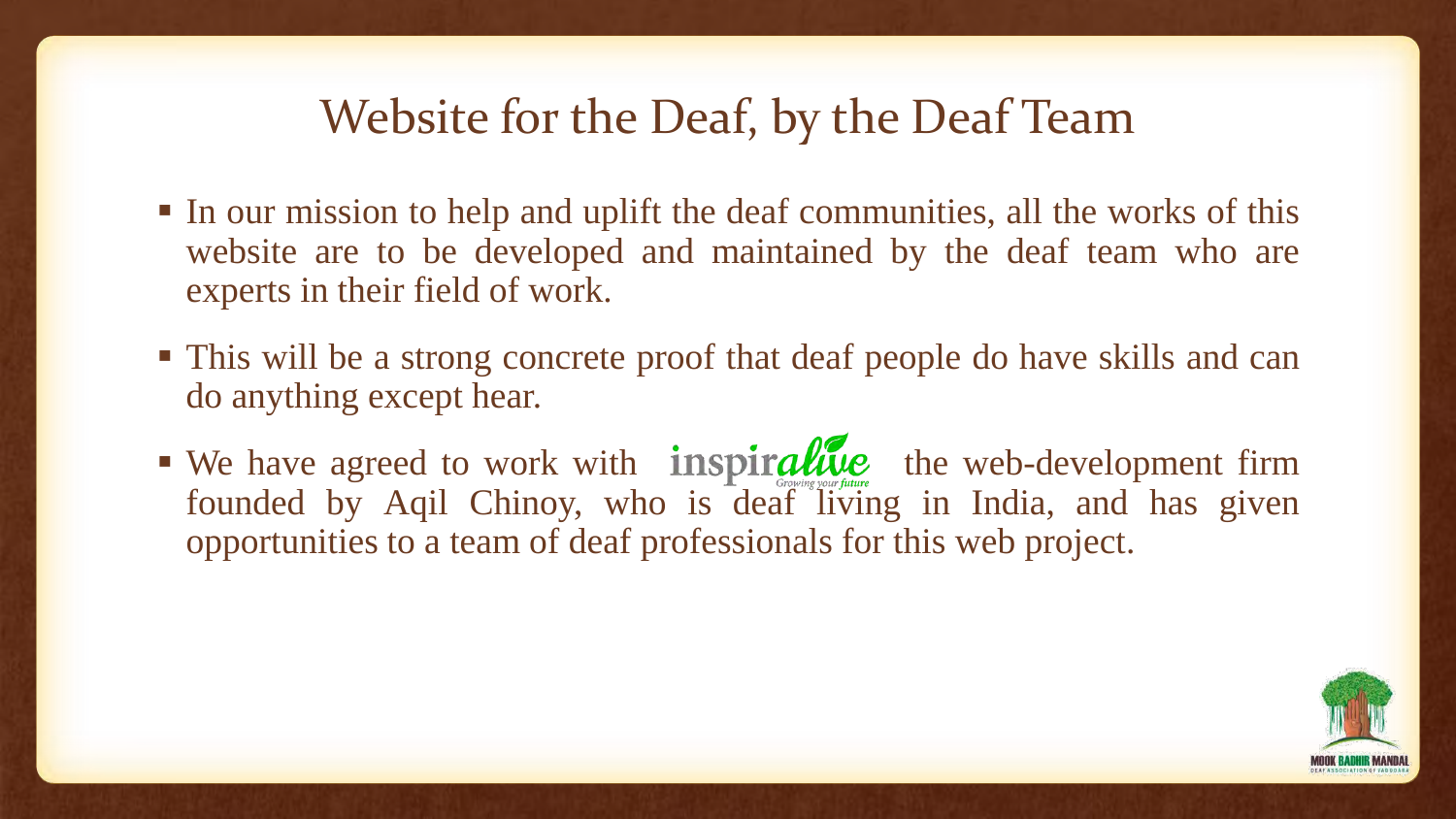## Main Purpose of the Website

### ■ Awareness

- Create nationwide awareness, latest news updates and e-base knowledge about the deafness.
- **Accessibility** 
	- Communicated in sign language via the web-video technology so that deaf and especially those who are very isolated from deaf communities can access via their mobile devices

### ■ Education / Empowerment

 Deaf will be educated on different topics of Signs, Health Care, Youth Training, Indian Sign Language (ISL) and Empowerment of Deaf Women; and be part of a global renaissance thanks to the growing accessible technology.

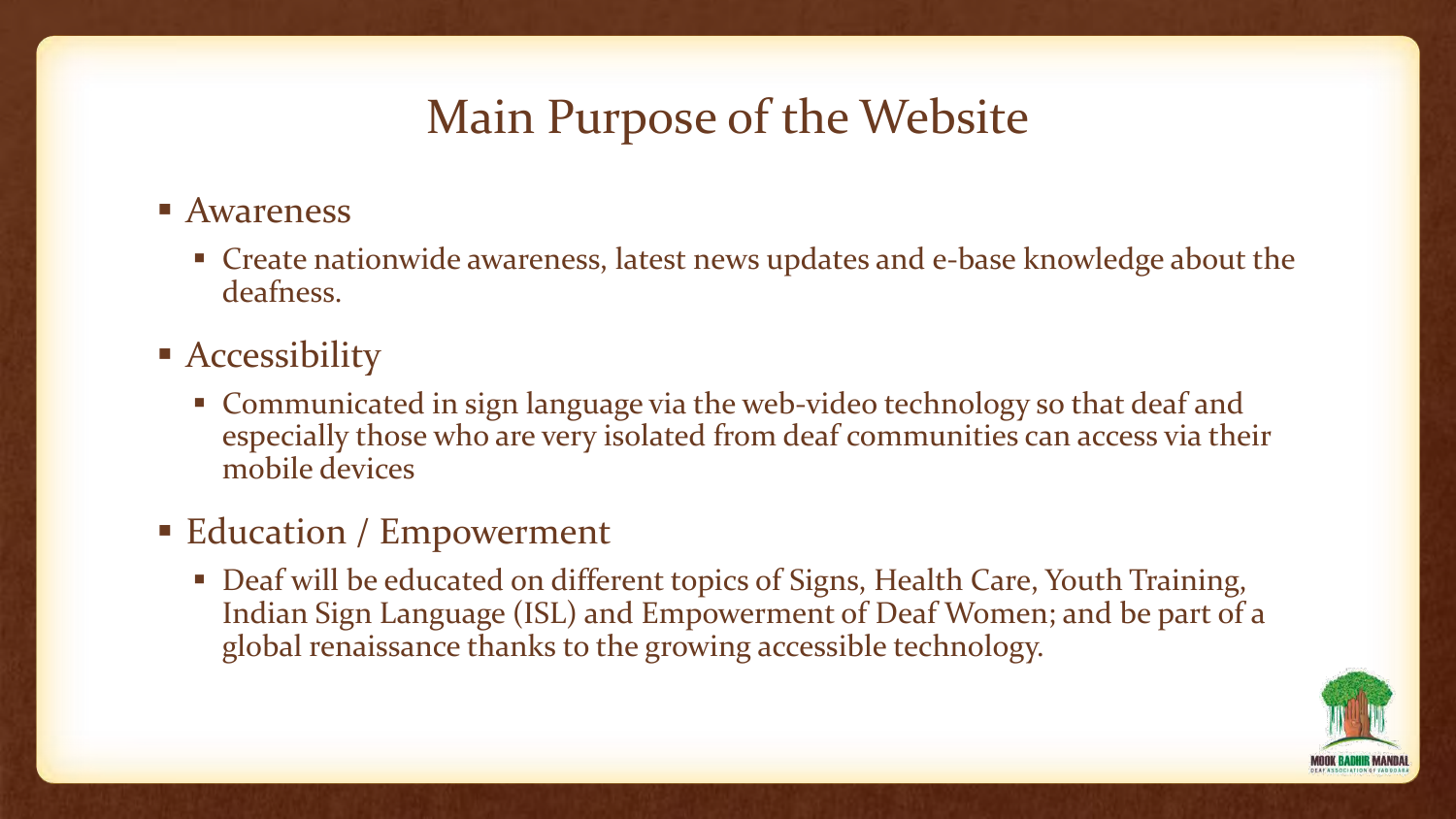## Main Categories of the Website

- Indian Sign Language (ISL) Dictionary
	- This ISL Dictionary helps you find the ISL equivalents of English words and is available on this website where the vocabulary along with the signs and the pictures are provided.
	- A word just has to be typed in to know the exact vocabulary revealed in ISL and this is of great benefit for the education of deaf people of all ages.

### ■ E-Learning

- We also provide a platform for the education of the deaf via our website. In this, we upload different videos of different topics as narrated by teachers and researchers in sign language.
- We also test their knowledge and skills via Online Quiz and exam practice exercises. The results we gather will be used to determine the weak areas of the deaf and help us in developing different resources for educating them

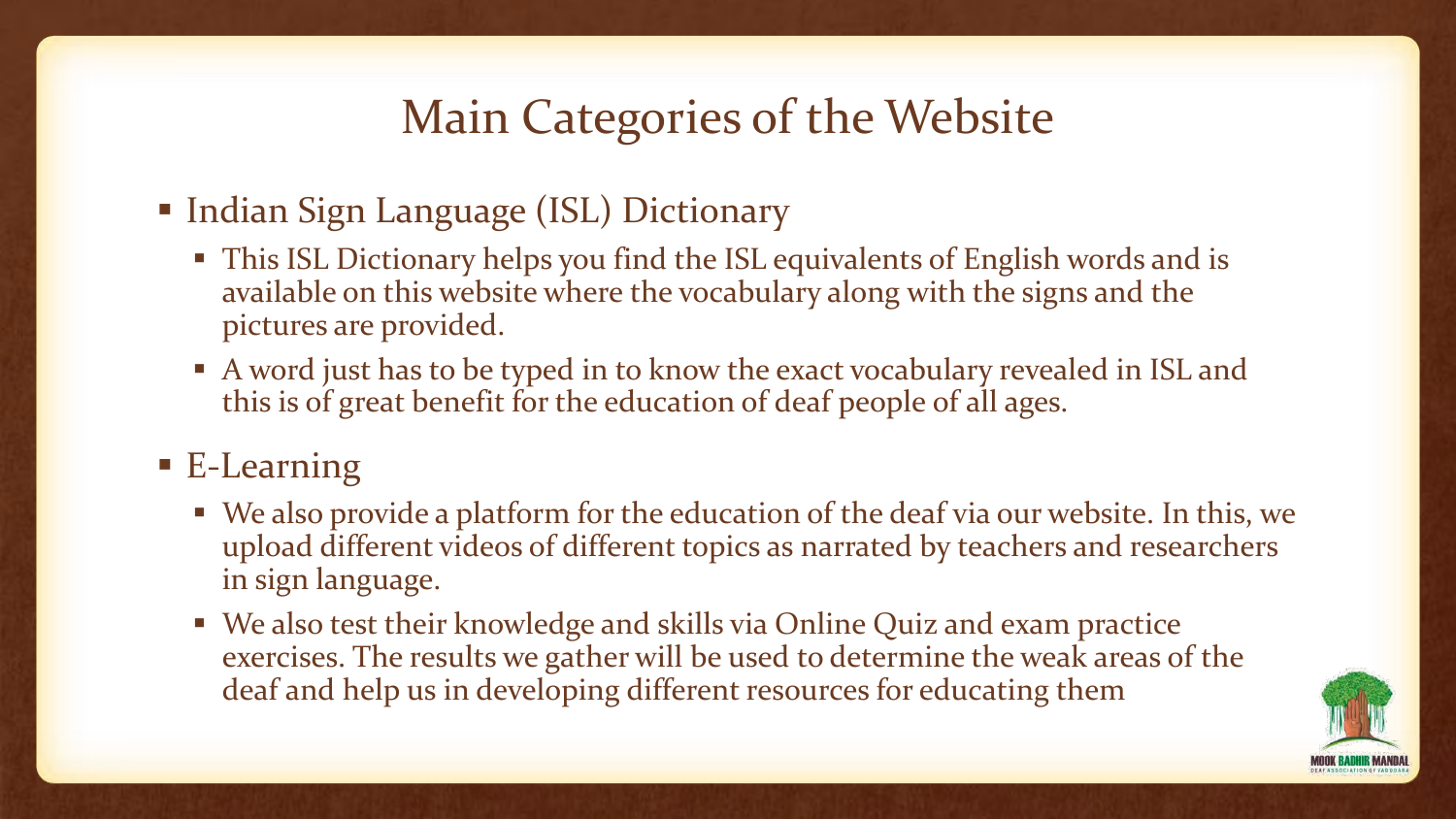## Main Categories of the Website (Continued)

### **News**

- Deaf people who cannot hear auditory information, have suffered their access to knowledge. As a result, they fall behind on news and information on important social services.
- Working a solution, MBM intends to create weekly news updates on its website where people can share information and knowledge on different topics in Indian Sign Language.

### General Knowledge

 As we, the people of India, take pride on our rich cultural and traditional history of our motherland, little do we know that the deaf people DO have their own rich culture and history. However, very little people know about this. For this purpose, MBM intends to preserve the history of the deaf on this section of the website.

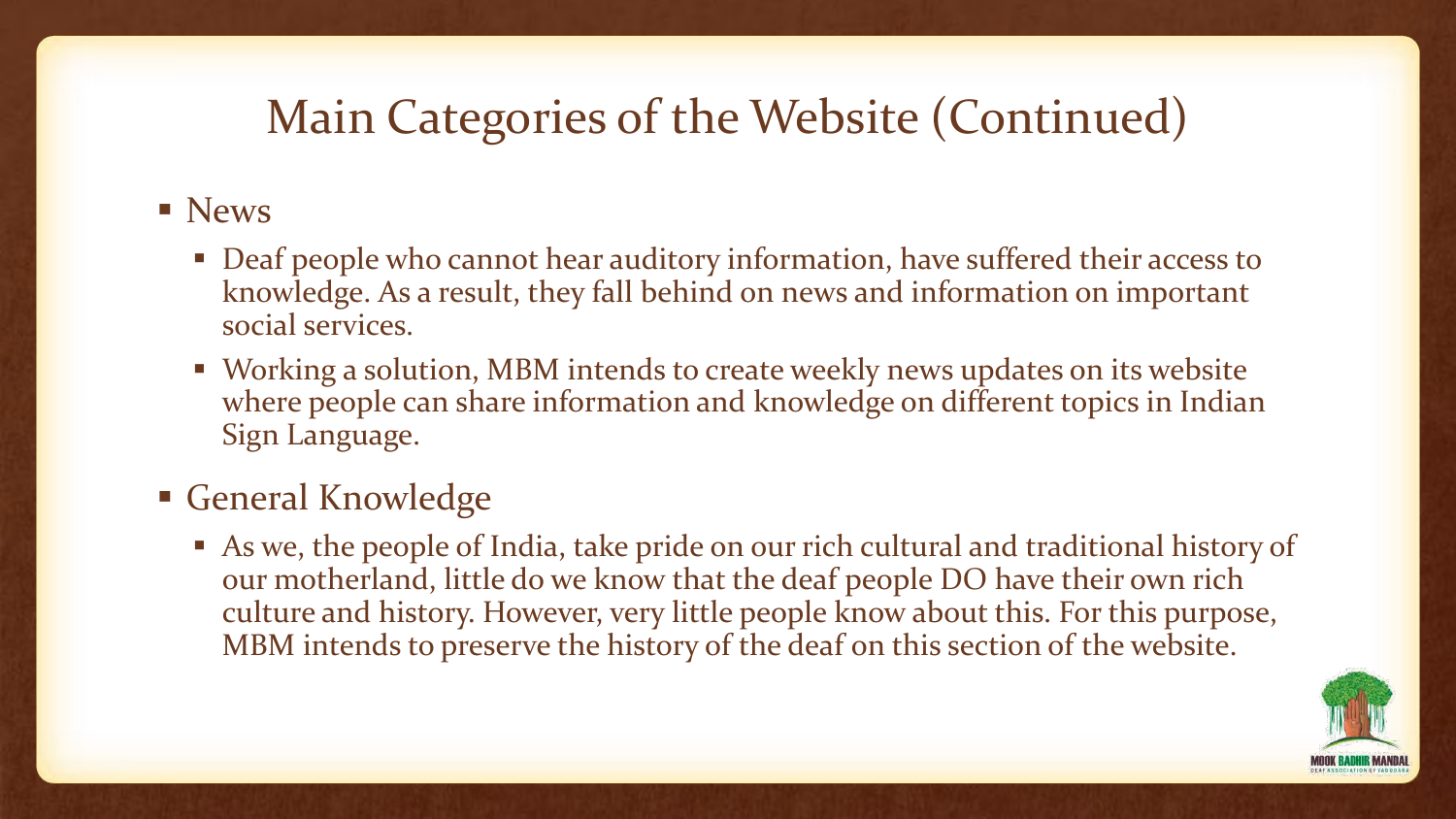## Main Categories of the Website (Continued)

### **Health Awareness**

- As we know "Prevention is better than Cure", hearing people have access to information from parents, doctors, friends on prevention of diseases to keep themselves or their children safe and secure.
- Deaf people who lack health-related information will not be able to protect themselves from exposure to diseases. As a result, they or their children suffer major diseases.
- For this lack of awareness, we at MBM are providing videos on information on vaccines, cancer and AIDs prevention, care during pregnancy, child development, child care and nutrition.
- Thus, deaf people are kept on alert in healthcare and be healthy in India.

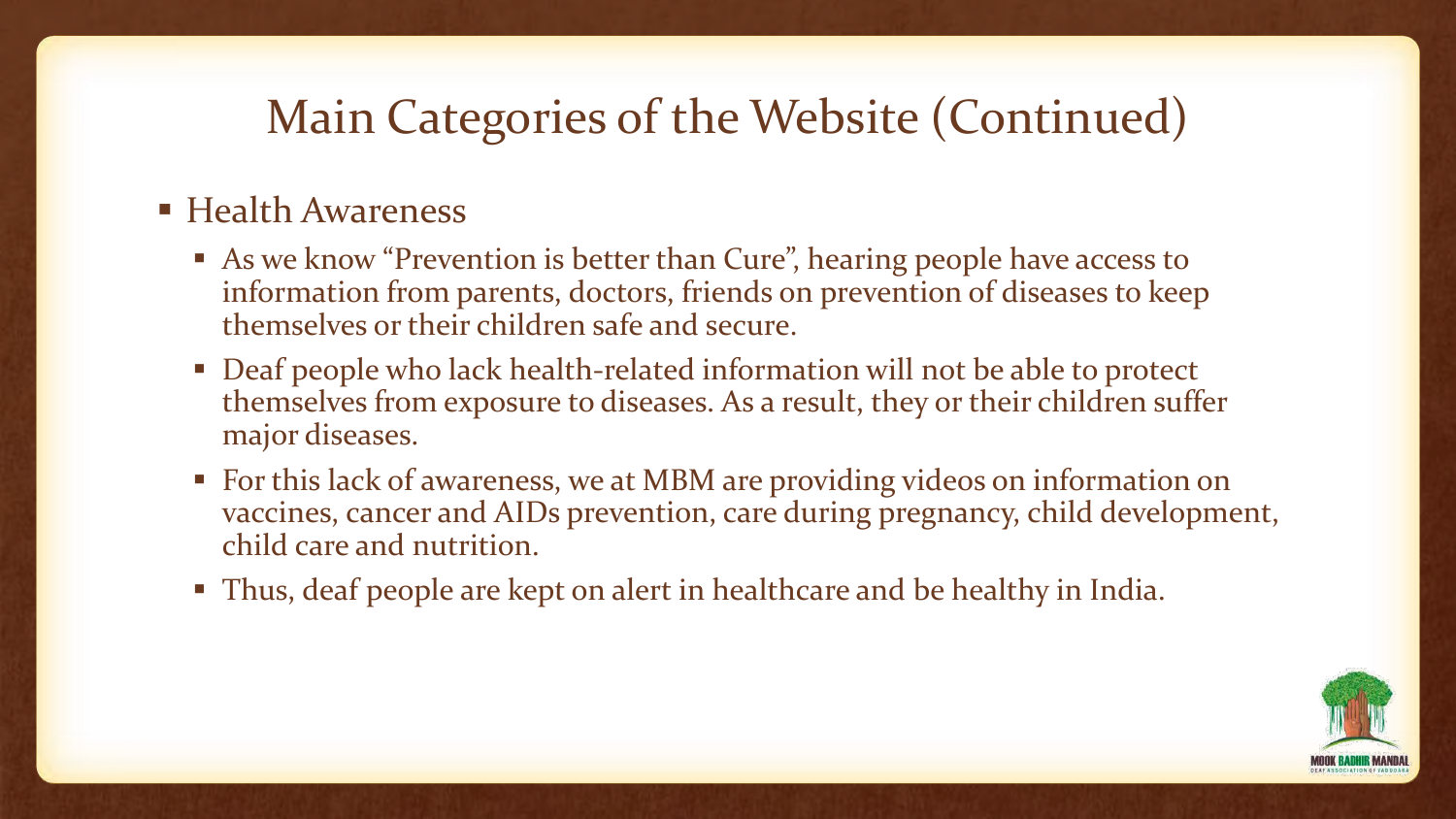## Sponsors Category

- Our website will display the Sponsors columns in all pages, as a part of our gratitude to the sponsors for their support and contribution.
- In this column, we would like to display your logo with link to your website.
- When the website is launched, we will get thousands of visitors who would be truly grateful for your support. Hence the reputation of your organisation will be known. It will also market your organization and expand your client base.
- With your support, the deaf communities in India will definitely prosper.

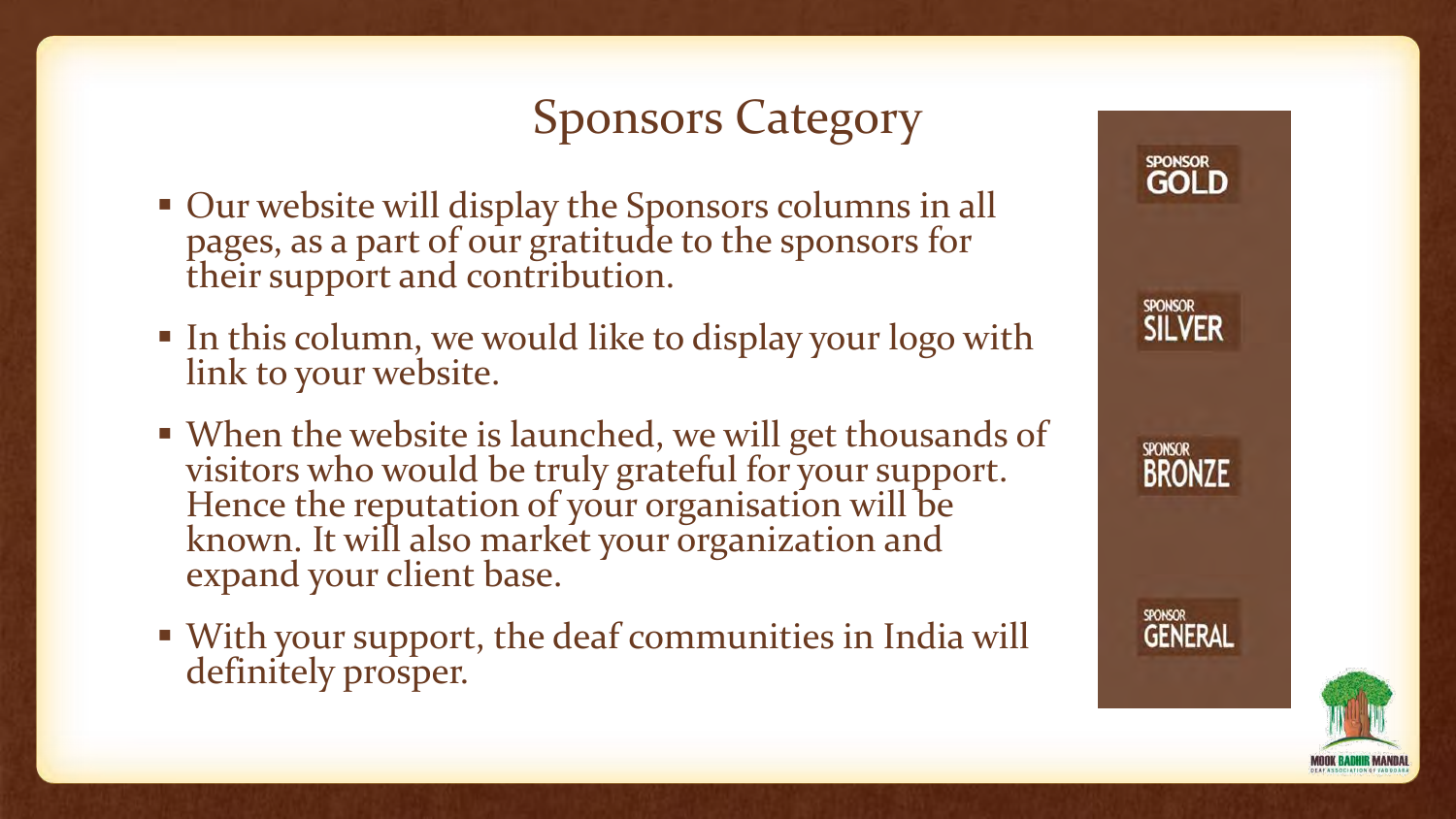## Sponsorship Packages

| <b>Package Level Plans</b> | <b>Sponsor Tariff</b> |
|----------------------------|-----------------------|
| <b>Sponsor GOLD</b>        | Rs. 1,00,000          |
|                            |                       |
| <b>Sponsor SILVER</b>      | Rs. 50,000            |
|                            |                       |
| <b>Sponsor Bronze</b>      | Rs. 25,000            |
|                            |                       |
| <b>Sponsor GENERAL</b>     | Rs. 10,000 to 20,000  |
|                            |                       |
|                            |                       |

We seek to you and your utmost reputed Company for your valuable support.

You will be eligible for deduction from Income Tax under Section 80-G of Income Tax Act.

Your support will change the lives of the millions of the deaf people in India

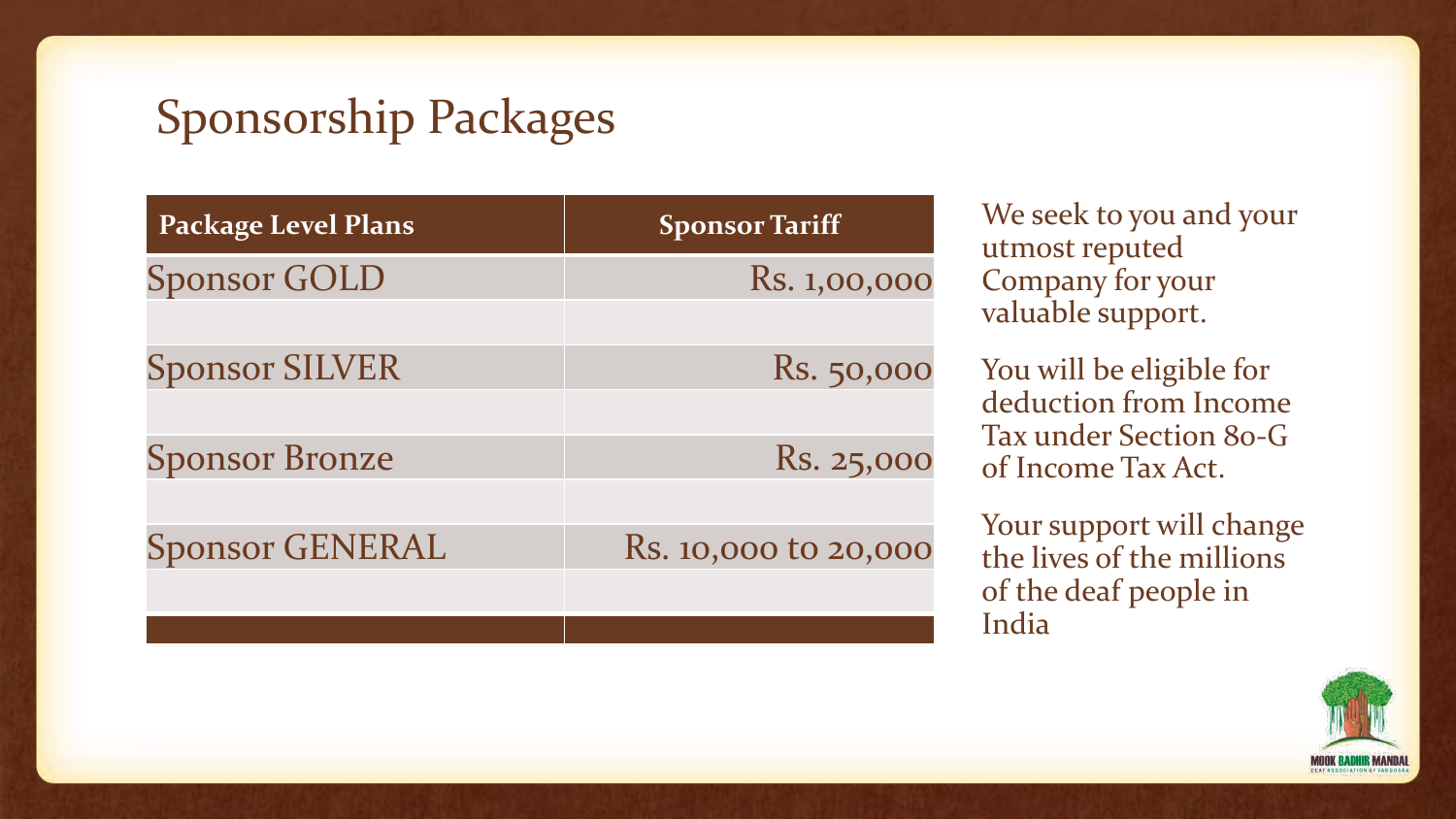## With your Support / Sponsorship

- Rs. 15,60,000/- will cover Annual Expenditure for the MBM Team to conduct daily duties in their mission to help the deaf community.
- In the meantime, with excess amount collected from other sponsors,
	- Rs. 3000 = Provision of English/Gujarati courses for Deaf children/adults.
	- Rs. 12000 = Provision of the devices such sewing machines, computers, bicycles, hearing aids, etc. giving opportunities to deaf people in their future.
	- Rs. 2000-5000 = Provision of school/college fees for a deaf child to ensure that she/he gets a good education.
- All above will be provided in the name of sponsors.